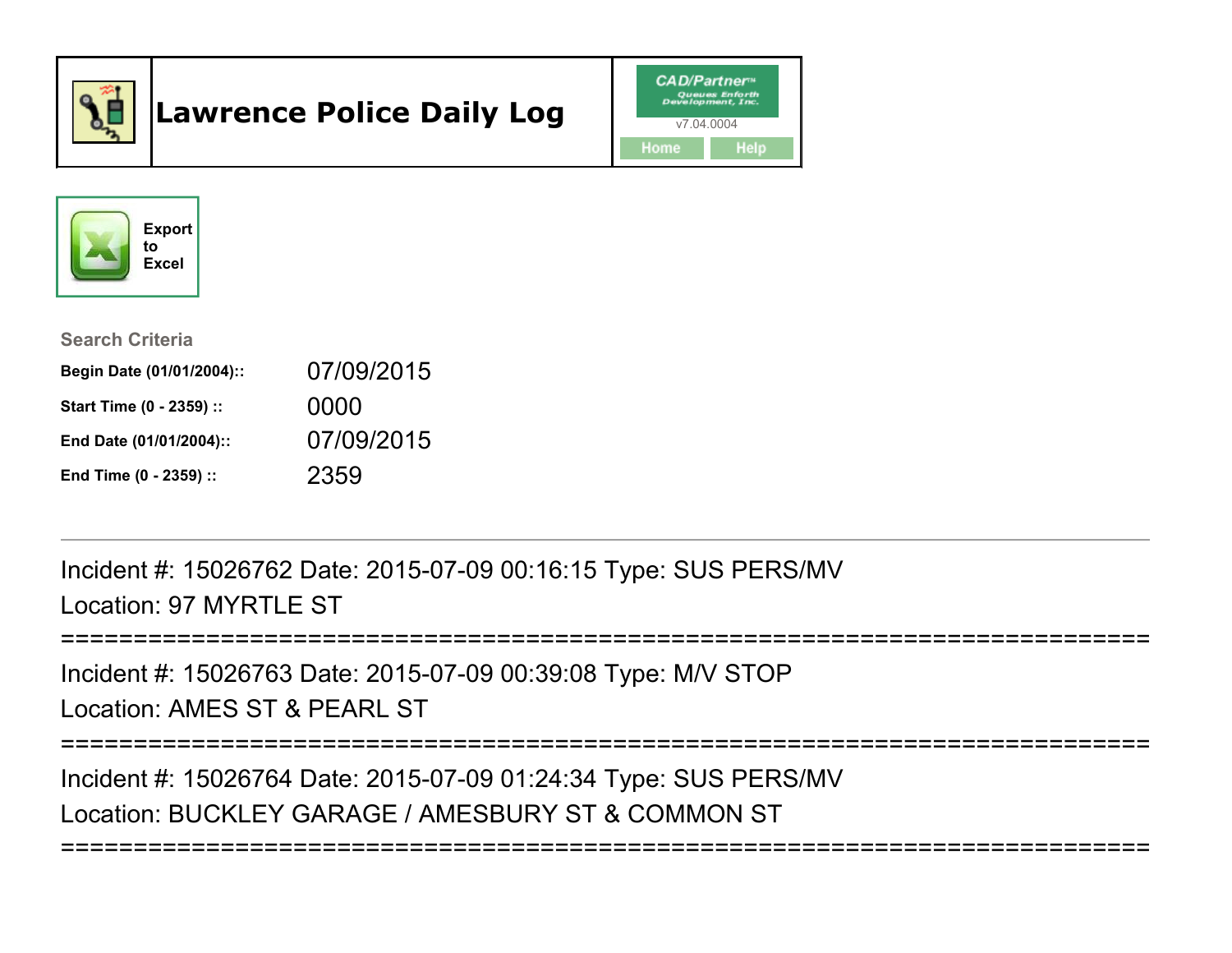## Incident #: 15026765 Date: 2015-07-09 01:31:05 Type: ALARMSLocation: EL MELLO MARKET / 187 LAWRENCE ST

Incident #: 15026766 Date: 2015-07-09 01:31:21 Type: SUICIDE ATTEMPTLocation: FALLS BRIDGE / BROADWAY

===========================================================================

===========================================================================

Incident #: 15026767 Date: 2015-07-09 02:14:25 Type: PURSUITLocation: 4 BELEMONT ST

===========================================================================

Incident #: 15026768 Date: 2015-07-09 02:18:55 Type: ALARMSLocation: DIAZ RESIDENCE / 19 N BOYLSTON ST

===========================================================================

Incident #: 15026769 Date: 2015-07-09 03:18:19 Type: M/V STOPLocation: ARLINGTON ST & CENTRE ST

===========================================================================

Incident #: 15026770 Date: 2015-07-09 03:26:10 Type: M/V STOPLocation: HAVERHILL ST & WEST ST

===========================================================================

Incident #: 15026771 Date: 2015-07-09 03:36:45 Type: M/V STOPLocation: 3 BIGELOW ST

===========================================================================

===========================================================================

Incident #: 15026772 Date: 2015-07-09 03:47:22 Type: M/V STOPLocation: FLKS LODGE / 652 ANDOVER ST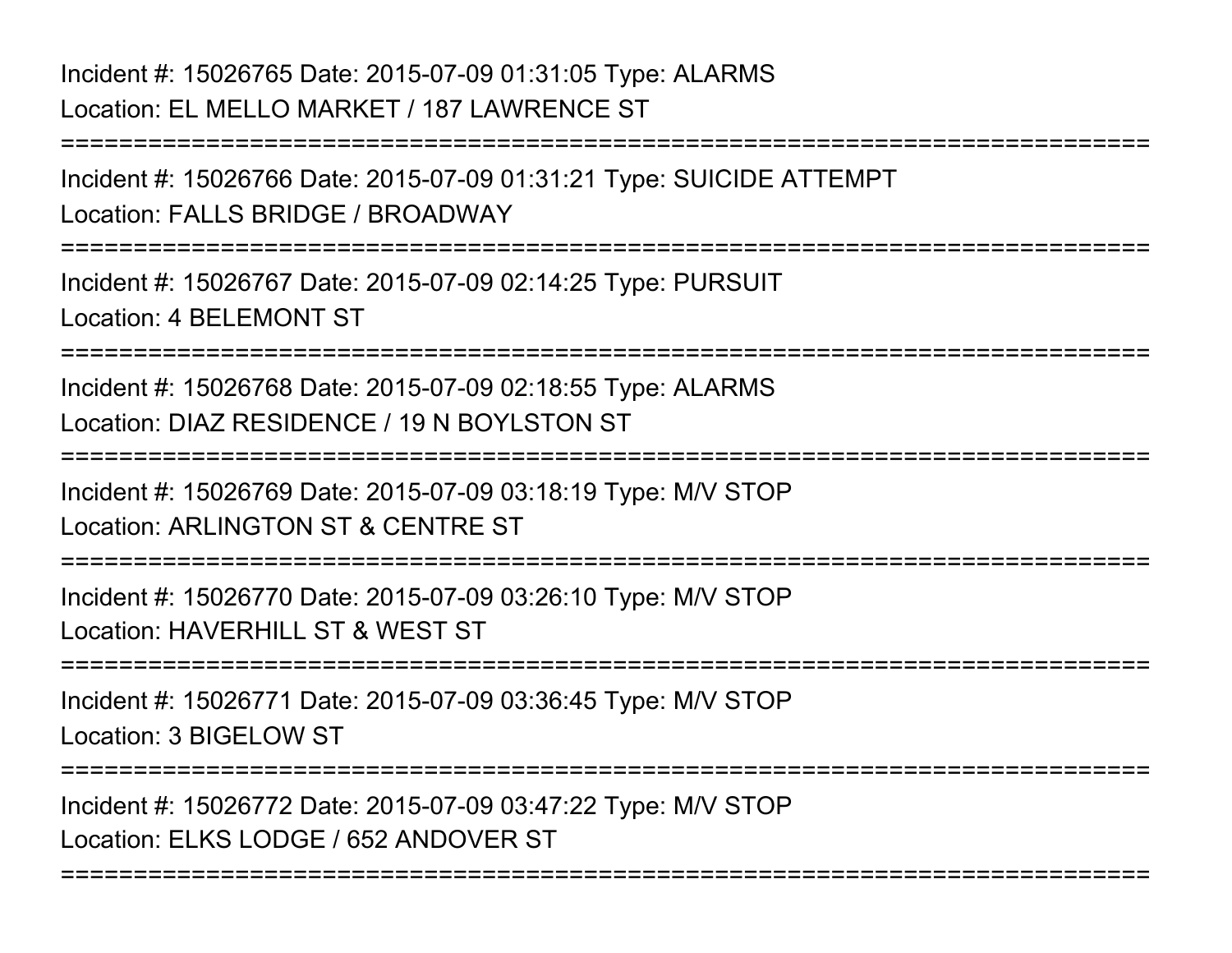Location: 99 EVERETT ST

===========================================================================Incident #: 15026774 Date: 2015-07-09 04:59:02 Type: SUS PERS/MVLocation: SLE SCHOOL / 165 CRAWFORD ST===========================================================================Incident #: 15026775 Date: 2015-07-09 05:02:22 Type: ALARMSLocation: PARTHUM SCHOOL / 255 E HAVERHILL ST===========================================================================Incident #: 15026776 Date: 2015-07-09 07:15:20 Type: DISTURBANCELocation: 20 DAISY ST===========================================================================Incident #: 15026777 Date: 2015-07-09 07:34:04 Type: TOW/REPOSSEDLocation: 39 MILTON ST===========================================================================Incident #: 15026779 Date: 2015-07-09 07:35:39 Type: ALARMSLocation: SAINT ANNE'S HOME / 595 HAVERHILL ST ===========================================================================Incident #: 15026778 Date: 2015-07-09 07:35:55 Type: PARK & WALKLocation: BRADFORD ST & BROADWAY===========================================================================Incident #: 15026780 Date: 2015-07-09 08:05:49 Type: DOMESTIC/PROGLocation: FALLS BRIDGE / null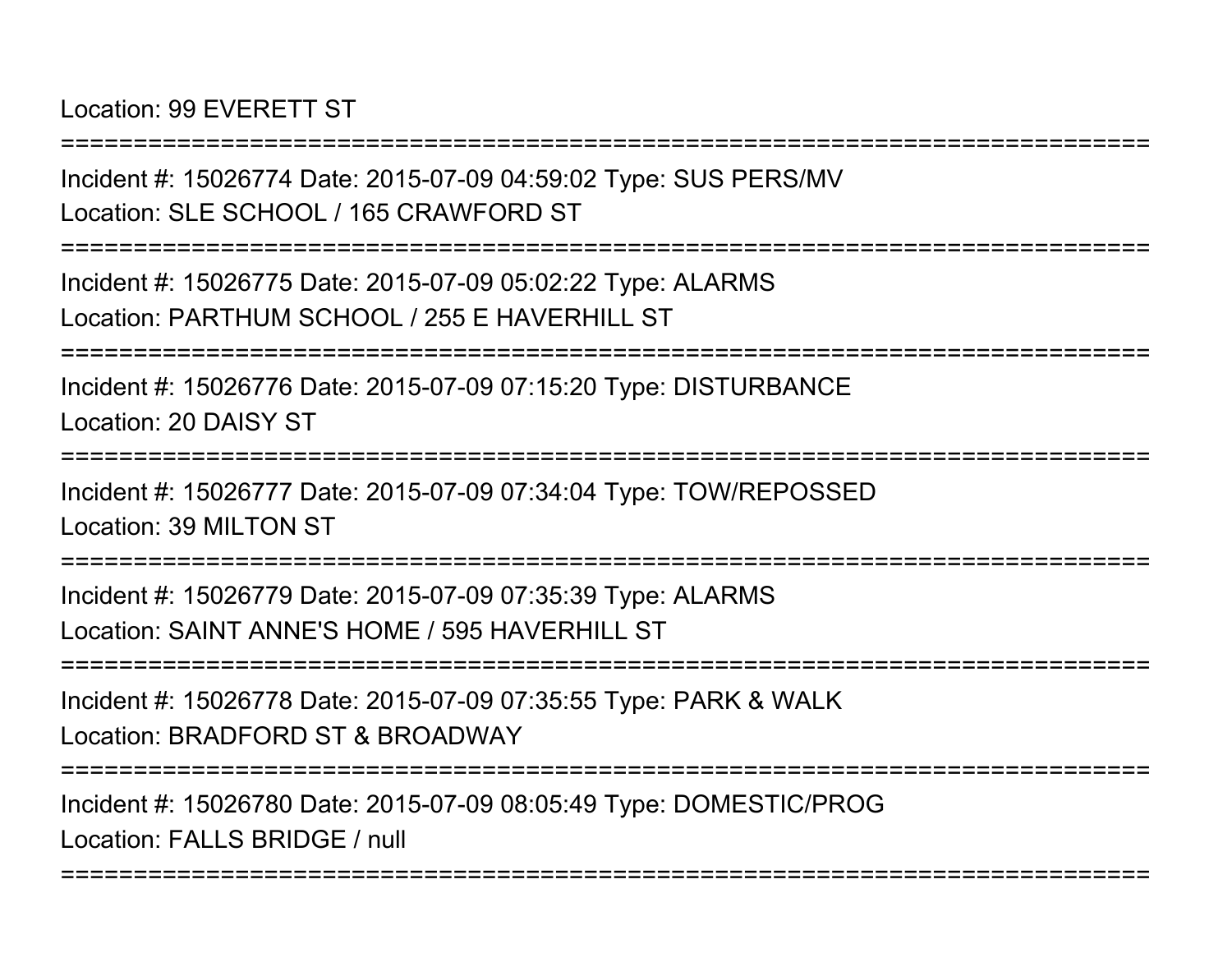### Location: LAWRENCE COLLISION CENTER / 85 BAY STATE RD

===========================================================================Incident #: 15026782 Date: 2015-07-09 08:38:03 Type: ABAND MVLocation: ESSEX ST & OXFORD ST===========================================================================Incident #: 15026784 Date: 2015-07-09 08:55:56 Type: DISTURBANCELocation: 167 MAY ST===========================================================================Incident #: 15026783 Date: 2015-07-09 08:55:56 Type: B&E/PASTLocation: 23 DURANT ST================= Incident #: 15026785 Date: 2015-07-09 09:03:50 Type: ALARMSLocation: BLARNEY STONE / 179 ESSEX ST===========================================================================Incident #: 15026786 Date: 2015-07-09 09:05:23 Type: ALARM/HOLDLocation: BRINKS / 9 POWERS ST===========================================================================Incident #: 15026787 Date: 2015-07-09 09:08:54 Type: STOL/MV/PASLocation: 63 MAY ST===========================================================================Incident #: 15026788 Date: 2015-07-09 09:16:54 Type: SUS PERS/MVLocation: 119 EASTON ST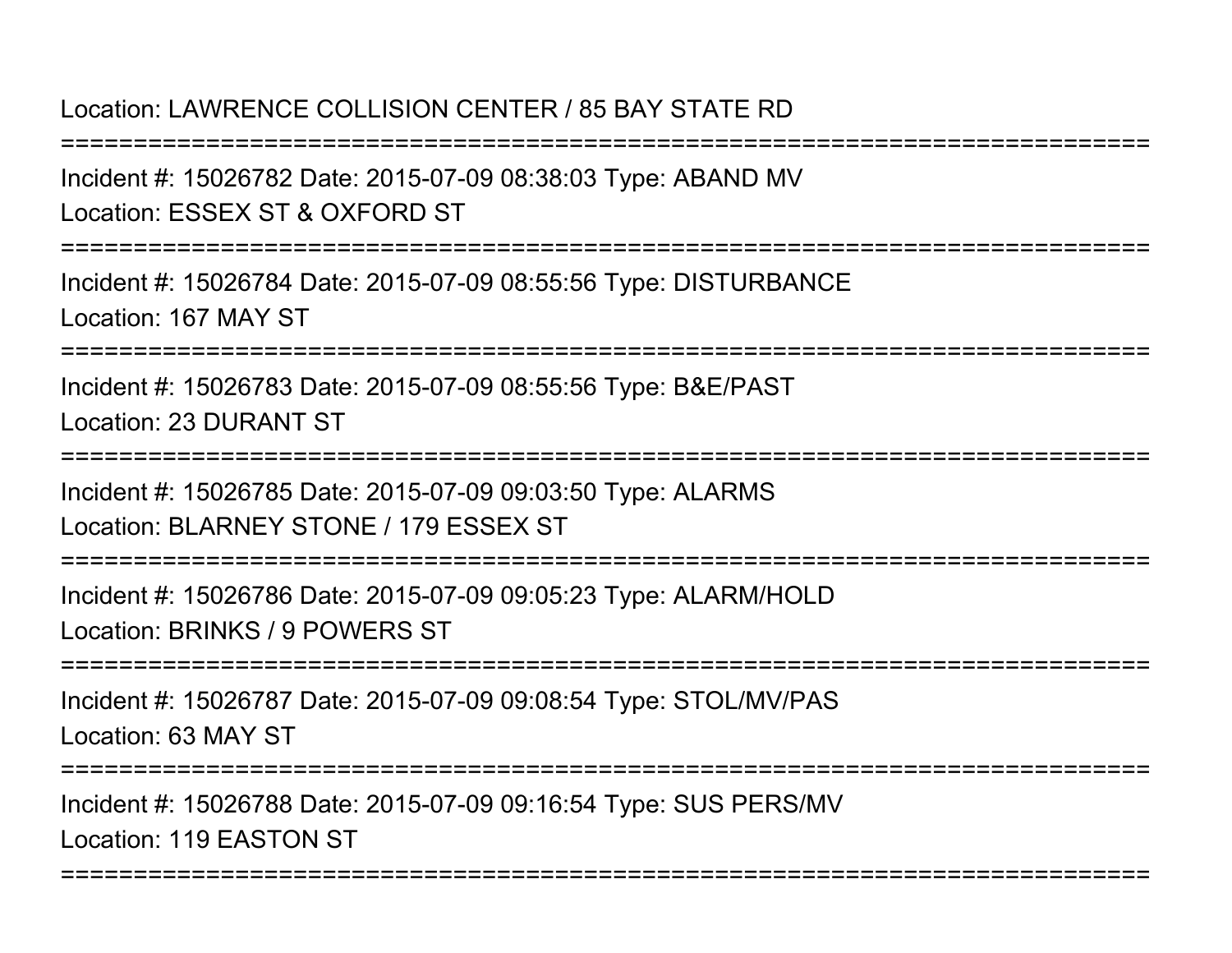Location: 312 WATER ST #12

===========================================================================Incident #: 15026789 Date: 2015-07-09 09:33:05 Type: M/V STOPLocation: 205 BROADWAY===========================================================================Incident #: 15026790 Date: 2015-07-09 09:34:04 Type: 209A/SERVELocation: 112 WATER ST===========================================================================Incident #: 15026792 Date: 2015-07-09 09:48:20 Type: 209A/SERVELocation: 207 WEST ST===========================================================================Incident #: 15026793 Date: 2015-07-09 09:54:49 Type: A&B PASTLocation: LAWRENCE TRANSIT CENTER / 295 COMMON ST===========================================================================Incident #: 15026795 Date: 2015-07-09 10:00:25 Type: ALARM/BURGLocation: CONNEARNY ROBERT / 51 S CANAL ST===========================================================================Incident #: 15026794 Date: 2015-07-09 10:01:22 Type: INVESTIGATIONLocation: 113 WILLOW ST===========================================================================Incident #: 15026796 Date: 2015-07-09 10:15:05 Type: TRESPASSINGLocation: CENTRE ST & WALNUT ST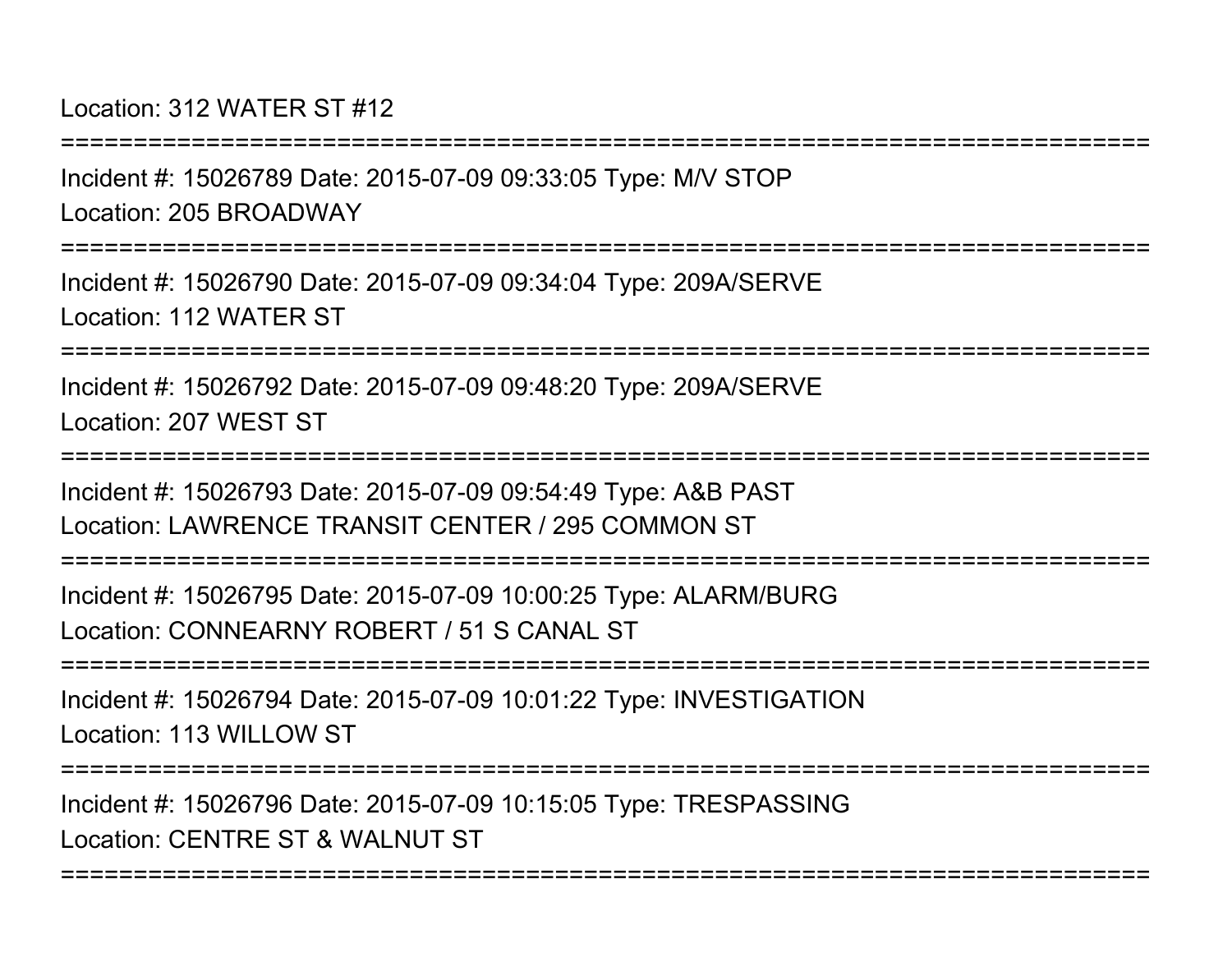Location: 257 BROADWAY

===========================================================================Incident #: 15026798 Date: 2015-07-09 10:17:52 Type: LARCENY/PASTLocation: 155 EXCHANGE ST===========================================================================Incident #: 15026799 Date: 2015-07-09 10:21:29 Type: MEDIC SUPPORTLocation: 87 DORCHESTER ST FL 1ST===========================================================================Incident #: 15026800 Date: 2015-07-09 10:32:25 Type: 209A/SERVELocation: 52 MYRTLE ST ================= Incident #: 15026801 Date: 2015-07-09 10:35:39 Type: RECOV/STOL/MVLocation: 18 HIGH ST===========================================================================Incident #: 15026802 Date: 2015-07-09 10:38:28 Type: INVESTIGATIONLocation: 2 LAWRENCE ST===========================================================================Incident #: 15026803 Date: 2015-07-09 10:50:36 Type: INVESTIGATIONLocation: SLE SCHOOL / 165 S UNION ST===========================================================================Incident #: 15026805 Date: 2015-07-09 10:57:17 Type: LARCENY/PASTLocation: 174 JACKSON ST #3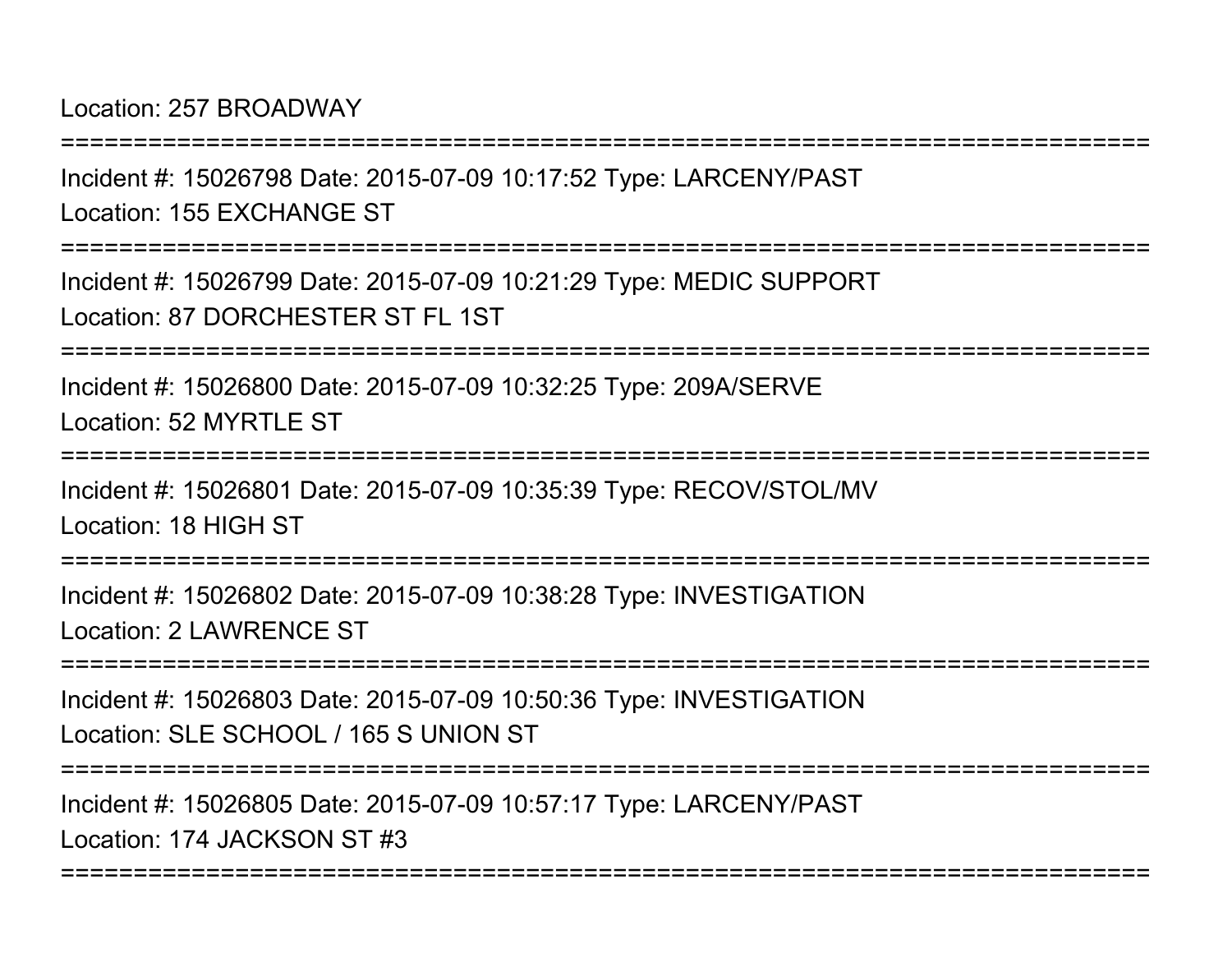Location: 100 FRANKLIN ST

===========================================================================Incident #: 15026806 Date: 2015-07-09 11:08:03 Type: WOMAN DOWNLocation: BROADWAY & COMMON===========================================================================Incident #: 15026807 Date: 2015-07-09 11:21:35 Type: SUS PERS/MVLocation: BARKER ST===========================================================================Incident #: 15026808 Date: 2015-07-09 11:44:53 Type: STOL/MV/PASLocation: 1 PERRY AV=================== Incident #: 15026809 Date: 2015-07-09 11:53:13 Type: LOST PROPERTYLocation: 473 HAVERHILL ST ===========================================================================Incident #: 15026810 Date: 2015-07-09 11:56:26 Type: 209A/SERVELocation: 13 KENDALL ST===========================================================================Incident #: 15026811 Date: 2015-07-09 11:57:19 Type: A&B D/W PASTLocation: 631 ESSEX ST===========================================================================

===========================================================================

Incident #: 15026812 Date: 2015-07-09 12:24:07 Type: SUS PERS/MVLocation: BENNINGTON ST & ERVING AV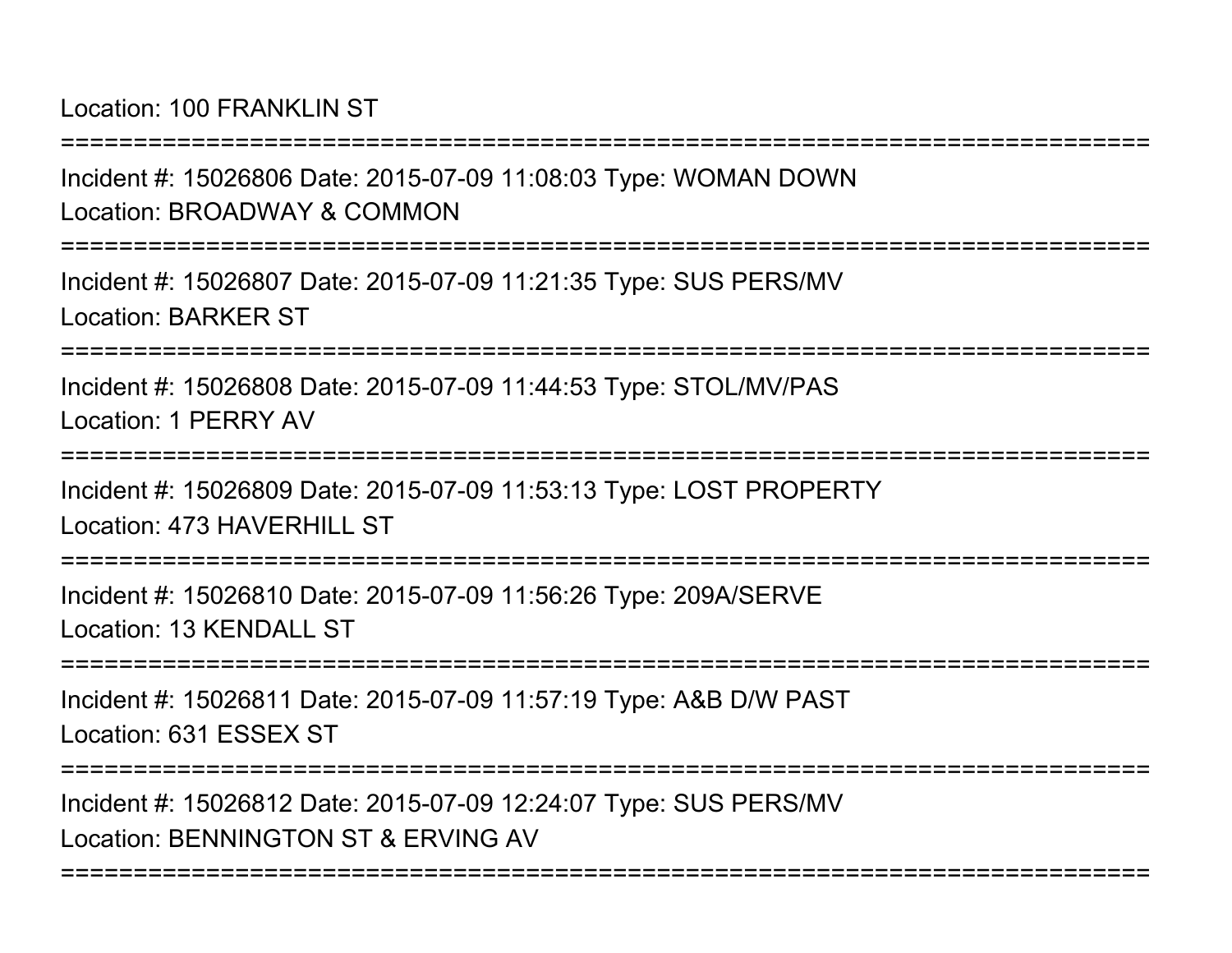Location: HAVERHILL

===========================================================================Incident #: 15026814 Date: 2015-07-09 12:46:28 Type: M/V STOPLocation: 2 APPL FTON ST ===========================================================================Incident #: 15026815 Date: 2015-07-09 12:54:34 Type: MISSING PERSLocation: 32 WASHINGTON ST===========================================================================Incident #: 15026816 Date: 2015-07-09 13:01:35 Type: HIT & RUN M/VLocation: BROADWAY & LOWELL ST #**=============** Incident #: 15026817 Date: 2015-07-09 13:05:21 Type: SUS PERS/MVLocation: 2 OLIVE AV===========================================================================Incident #: 15026819 Date: 2015-07-09 13:21:12 Type: DISORDERLYLocation: BAILEY ST & SHAWSHEEN RD===========================================================================Incident #: 15026818 Date: 2015-07-09 13:21:22 Type: M/V STOP Location: NEW BALANCE ATHLETIC SHOE CORP / 5 S UNION ST===========================================================================

===========================================================================

Incident #: 15026820 Date: 2015-07-09 13:27:47 Type: SUS PERS/MVLocation: PARK ST & WILLOW ST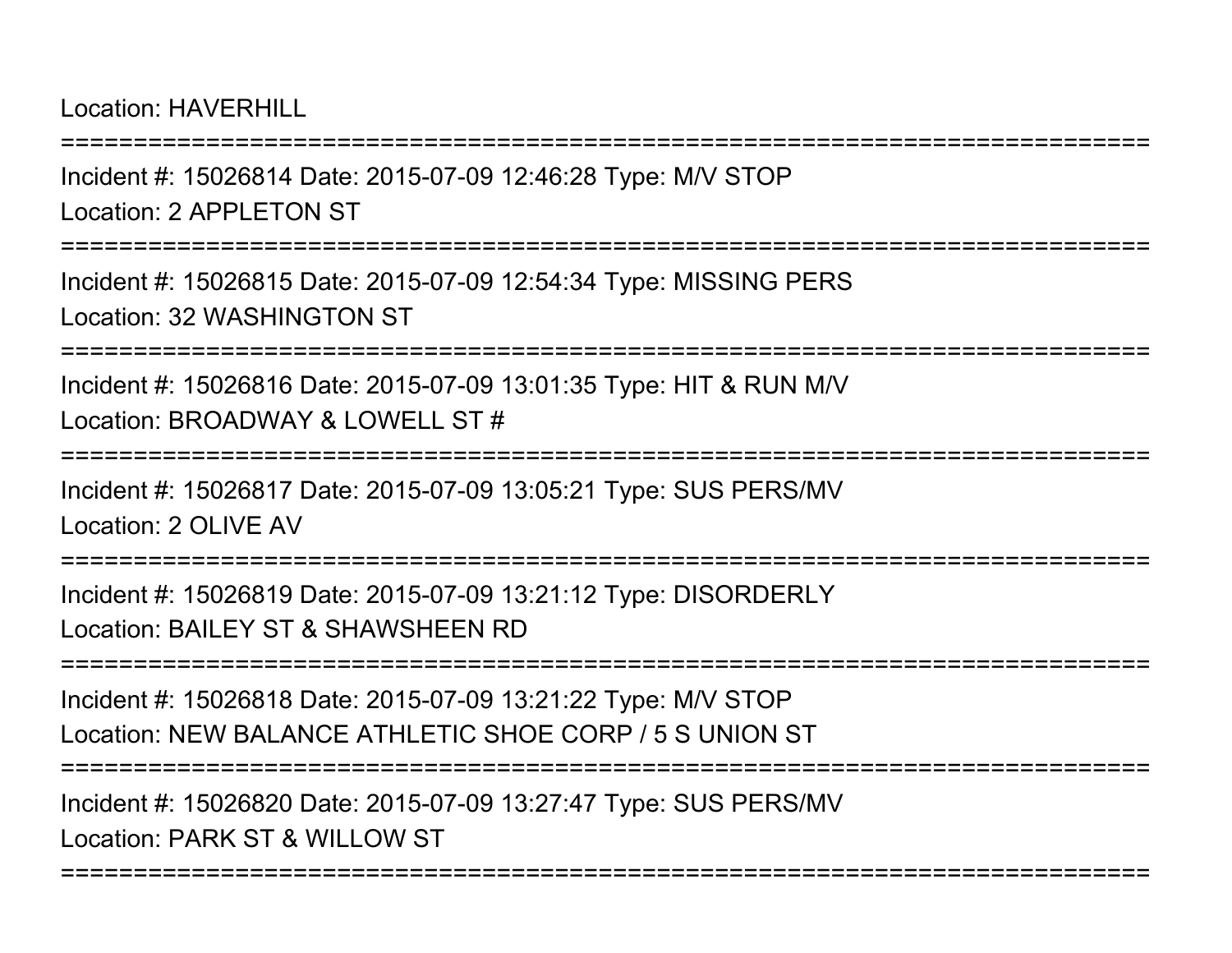### Location: CHESTNUT ST & WHITE ST

Incident #: 15026822 Date: 2015-07-09 13:37:42 Type: ALARM/BURGLocation: 4 NORRIS ST

===========================================================================

===========================================================================

Incident #: 15026823 Date: 2015-07-09 13:38:59 Type: ROBBERY PASTLocation: 233 JACKSON ST

===========================================================================

Incident #: 15026824 Date: 2015-07-09 13:40:41 Type: HARASSMENTLocation: 53 WILMOT ST

===========================================================================

Incident #: 15026825 Date: 2015-07-09 13:44:41 Type: SUS PERS/MVLocation: SUNRAY ST

===========================================================================

Incident #: 15026826 Date: 2015-07-09 13:53:03 Type: THREATSLocation: 20 PORTLAND ST FL 2ND

===========================================================================

Incident #: 15026827 Date: 2015-07-09 13:56:16 Type: SUS PERS/MVLocation: SEVEN ELEVEN / 703 HAVERHILL ST

===========================================================================

Incident #: 15026828 Date: 2015-07-09 14:00:42 Type: 209A/SERVELocation: 233 JACKSON ST #2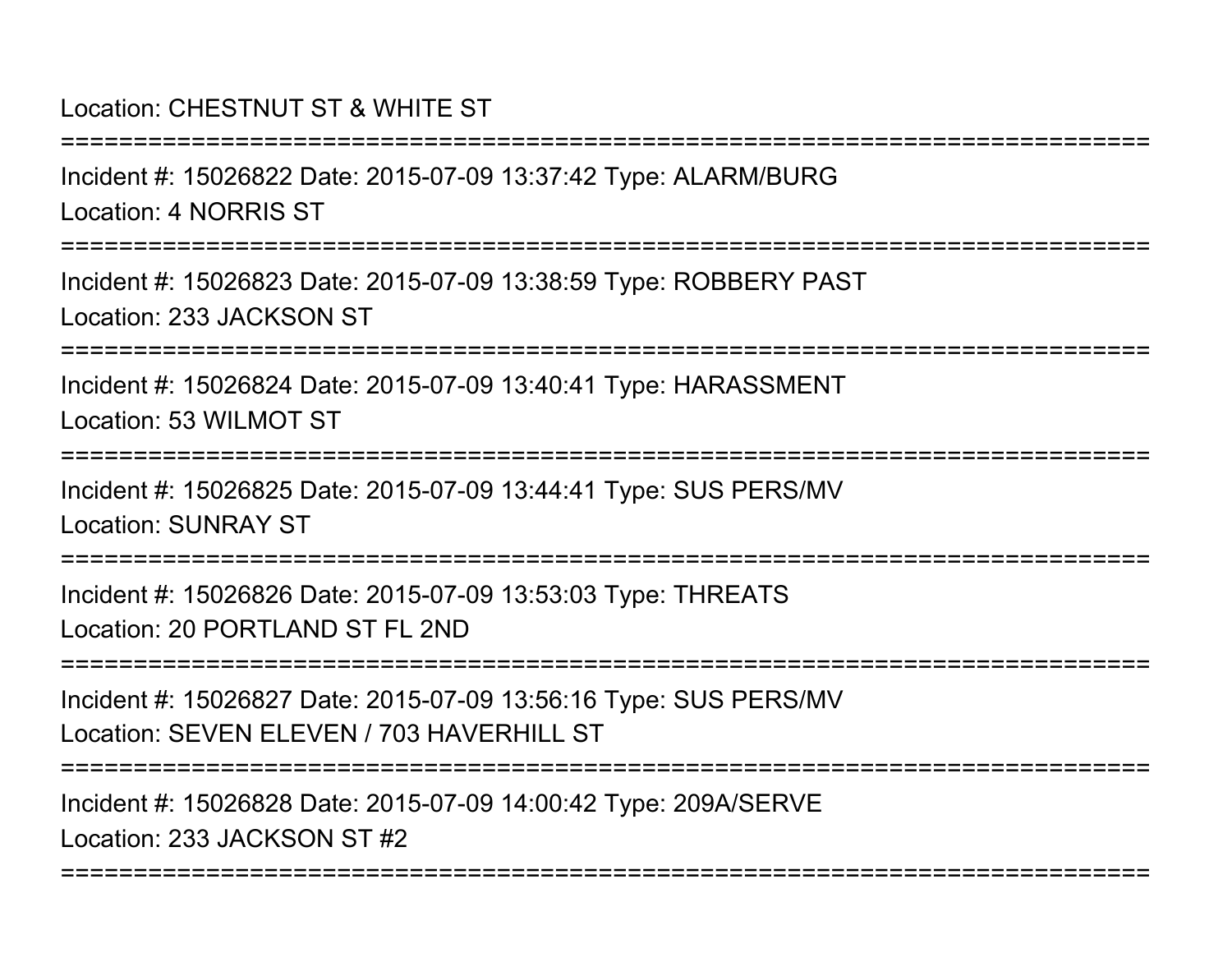Location: 133 PARK ST

===========================================================================

Incident #: 15026830 Date: 2015-07-09 14:24:15 Type: M/V STOPLocation: CEDAR ST & RUSSELL ST

===========================================================================

Incident #: 15026831 Date: 2015-07-09 14:28:22 Type: AUTO ACC/NO PILocation: HAVERHILL ST & JACKSON ST

===========================================================================

Incident #: 15026832 Date: 2015-07-09 14:33:30 Type: SEX OFF. PASTLocation: AMES ST & YALE ST

=================

Incident #: 15026833 Date: 2015-07-09 14:39:46 Type: SUS PERS/MVLocation: JACKSON ST

===========================================================================

Incident #: 15026834 Date: 2015-07-09 14:54:12 Type: SUS PERS/MVLocation: 36 HOWARD ST

===========================================================================

Incident #: 15026835 Date: 2015-07-09 14:56:55 Type: CK WELL BEINGLocation: 260 MERRIMACK ST

===========================================================================

===========================================================================

Incident #: 15026836 Date: 2015-07-09 15:05:08 Type: SUS PERS/MVLocation: 1 CAMPO SECO ST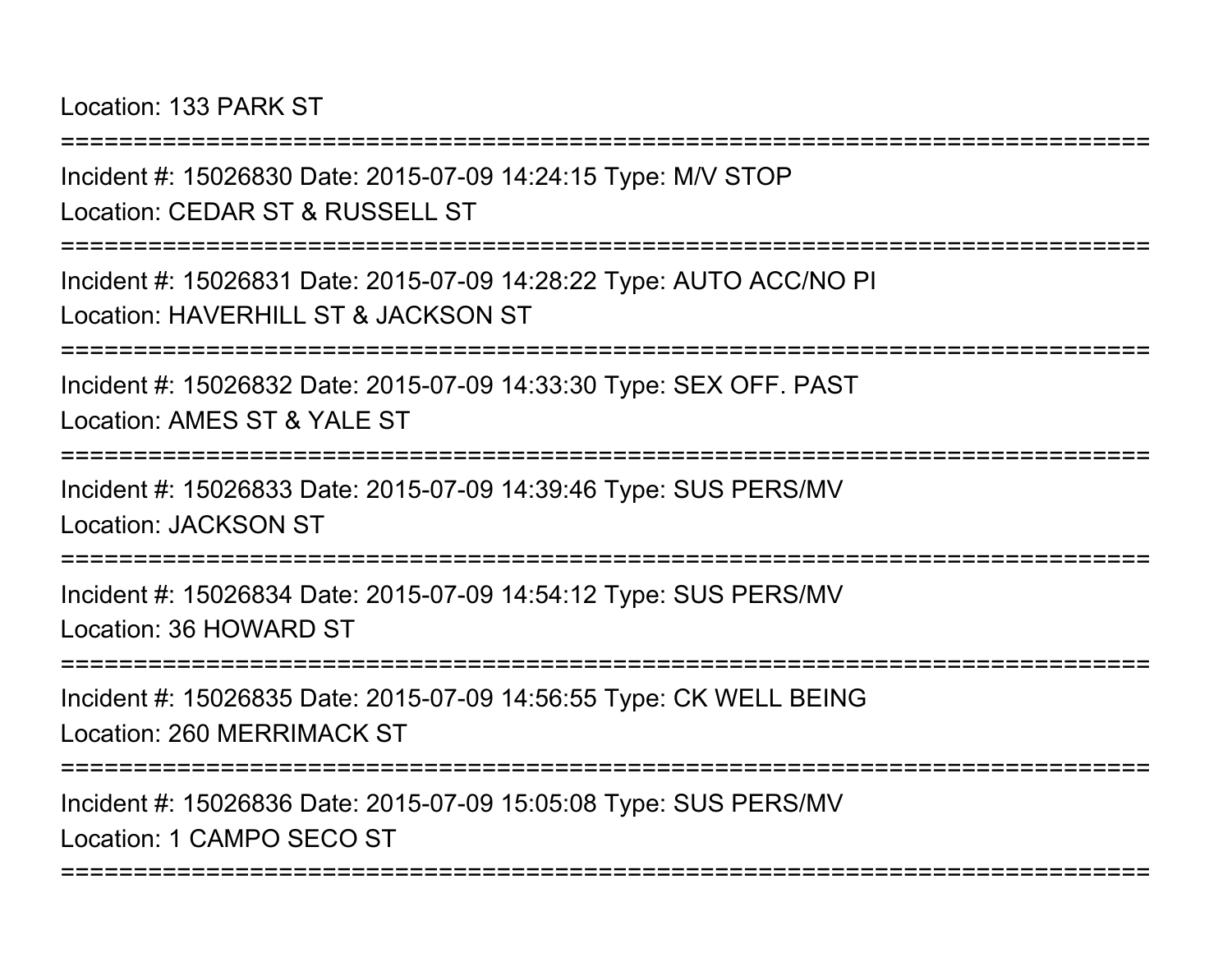Location: 23 BELLEVUE ST

Incident #: 15026838 Date: 2015-07-09 15:18:21 Type: LIC PLATE STOLocation: 8 CRESTWOOD CIR

===========================================================================

===========================================================================

Incident #: 15026839 Date: 2015-07-09 15:22:16 Type: SUS PERS/MVLocation: HIGH ST

===========================================================================

Incident #: 15026840 Date: 2015-07-09 15:33:14 Type: IDENTITY THEFTLocation: 101 EMMETT ST

===========================================================================

Incident #: 15026841 Date: 2015-07-09 15:41:58 Type: ALARM/HOLDLocation: INTERPRISE BANK / 290 MERRIMACK ST

===========================================================================

Incident #: 15026842 Date: 2015-07-09 16:05:55 Type: DRUG OVERDOSELocation: S UNION ST & SALEM ST

===========================================================================

Incident #: 15026843 Date: 2015-07-09 16:11:03 Type: TRESPASSINGLocation: 112 MARSTON ST

===========================================================================

===========================================================================

Incident #: 15026844 Date: 2015-07-09 16:14:25 Type: DRUG VIOLocation: 24 BROOK ST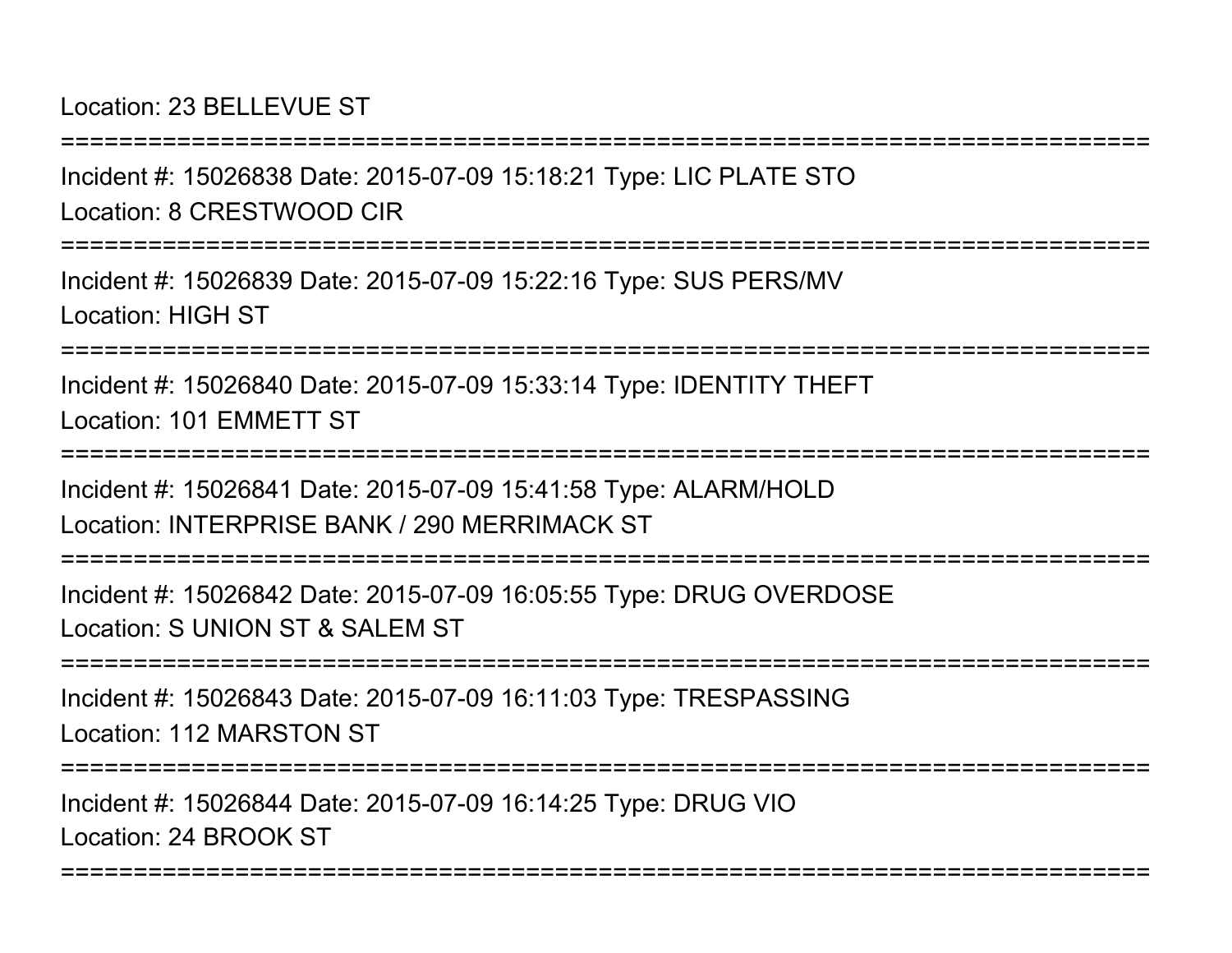Location: 213 LAWRENCE ST

===========================================================================Incident #: 15026847 Date: 2015-07-09 16:45:50 Type: NOISE ORDLocation: 128 COMMON ST===========================================================================Incident #: 15026846 Date: 2015-07-09 16:45:54 Type: M/V STOPLocation: CEDAR ST & HAMPSHIRE ST===========================================================================Incident #: 15026848 Date: 2015-07-09 17:06:39 Type: A&B PASTLocation: 700 ESSEX ST===========================================================================Incident #: 15026849 Date: 2015-07-09 17:17:25 Type: DISTURBANCELocation: EMMETT ST===========================================================================Incident #: 15026850 Date: 2015-07-09 17:21:19 Type: LARCENY/PASTLocation: TD BANKNORTH MA / 450 ESSEX ST===========================================================================Incident #: 15026851 Date: 2015-07-09 17:29:30 Type: ASSIST FIRELocation: HAWLEY ST & S BROADWAY===========================================================================Incident #: 15026852 Date: 2015-07-09 17:32:03 Type: SUS PERS/MVLocation: WILLIAM ST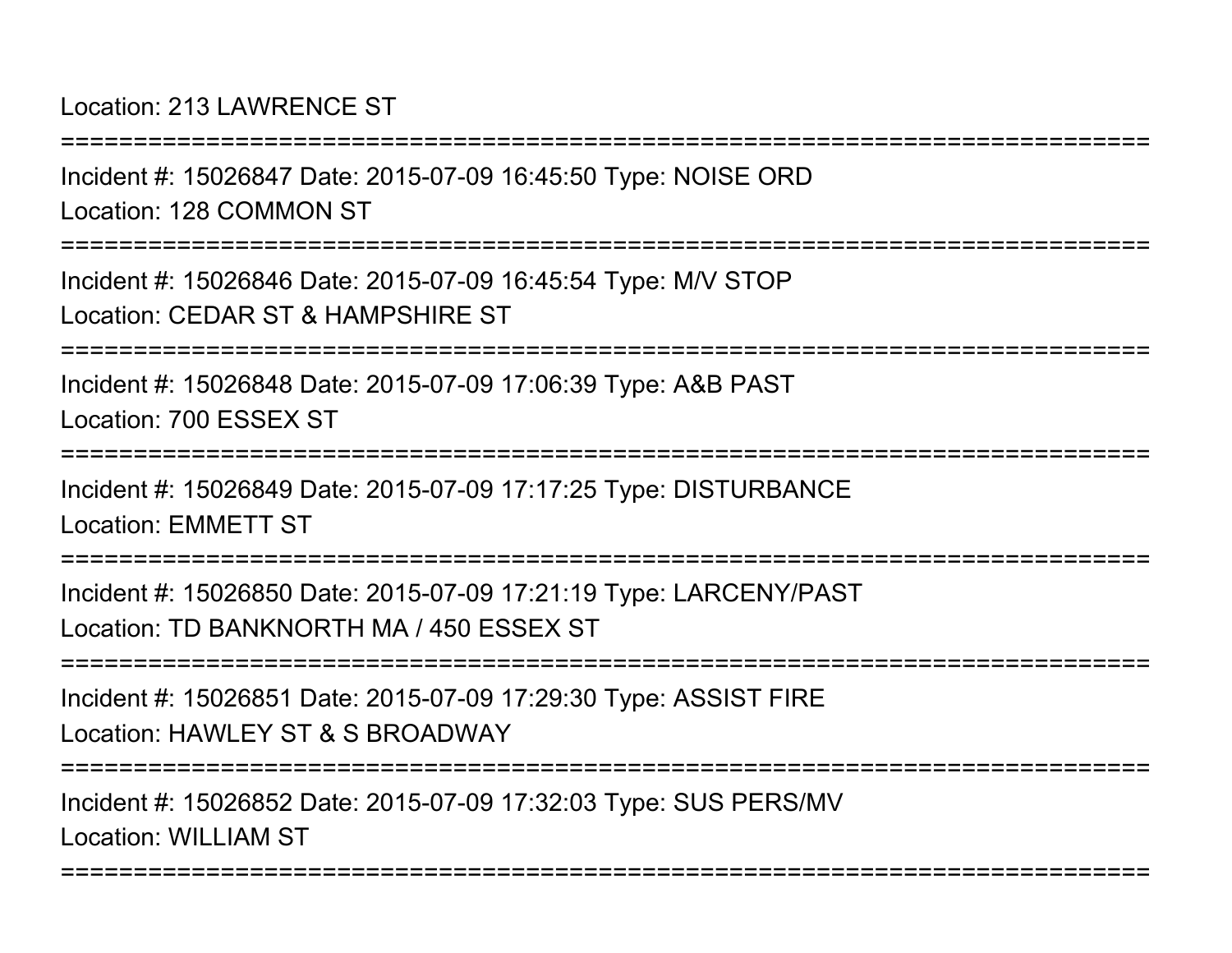#### Location: DEMOULAS MARKET / 700 ESSEX ST

===========================================================================Incident #: 15026854 Date: 2015-07-09 17:37:45 Type: AUTO ACC/NO PI

Location: WINTHROP AV

===========================================================================

Incident #: 15026855 Date: 2015-07-09 17:39:25 Type: AUTO ACC/NO PILocation: 220 MERRIMACK ST

===========================================================================

Incident #: 15026856 Date: 2015-07-09 17:42:18 Type: HIT & RUN M/VLocation: 1 PARKER ST

===========================================================================

Incident #: 15026857 Date: 2015-07-09 17:46:36 Type: WARRANT SERVELocation: 205 BROADWAY

==================

Incident #: 15026858 Date: 2015-07-09 17:56:56 Type: COURT DOC SERVELocation: 204 OSGOOD ST #ST

===========================================================================

Incident #: 15026859 Date: 2015-07-09 17:58:46 Type: M/V STOPLocation: 42 AMESBURY ST

===========================================================================

===========================================================================

Incident #: 15026860 Date: 2015-07-09 18:03:59 Type: ALARM/BURGLocation: SOUTH LAWRENCE EAST SCHOOL / 165 CRAWFORD ST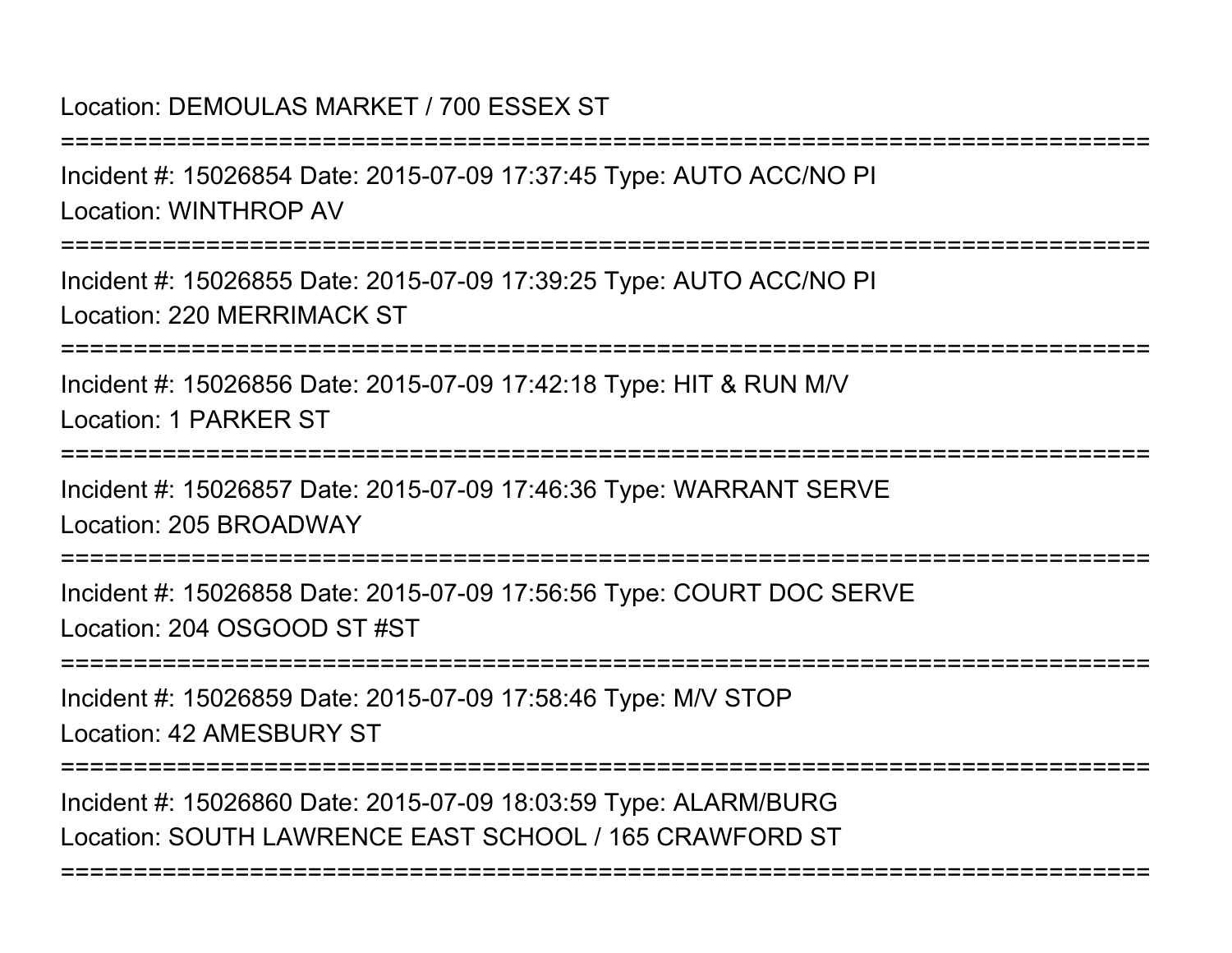Location: 4 DUCKETT AV

Incident #: 15026862 Date: 2015-07-09 18:14:13 Type: COURT DOC SERVELocation: 13 DUCKETT AV

===========================================================================

===========================================================================

Incident #: 15026863 Date: 2015-07-09 18:20:13 Type: LARCENY/PASTLocation: 17 DORCHESTER ST

===========================================================================

Incident #: 15026864 Date: 2015-07-09 18:22:35 Type: M/V STOPLocation: CHICKERING ST & WINTHROP AV

===========================================================================

Incident #: 15026865 Date: 2015-07-09 18:27:39 Type: DISTURBANCELocation: EMMETT ST

===============

Incident #: 15026866 Date: 2015-07-09 18:29:16 Type: M/V STOPLocation: COMMON ST & LAWRENCE ST

===========================================================================

Incident #: 15026867 Date: 2015-07-09 18:29:38 Type: NOISE ORDLocation: EVERETT ST & ROWE ST

===========================================================================

===========================================================================

Incident #: 15026868 Date: 2015-07-09 18:36:03 Type: KEEP PEACELocation: 37 CENTRE ST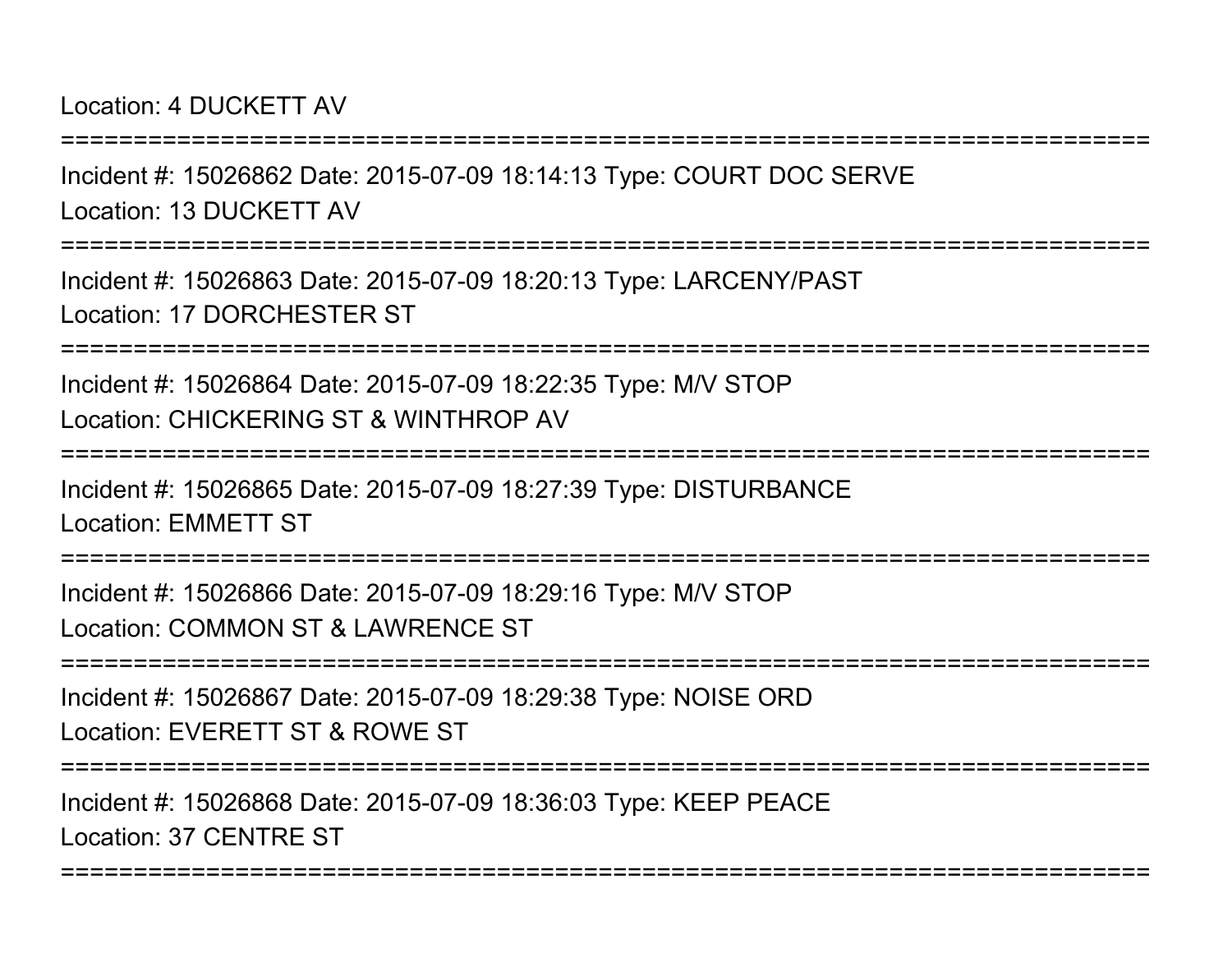Location: 94 SALEM ST

Incident #: 15026870 Date: 2015-07-09 18:41:33 Type: INVESTIGATIONLocation: 90 LOWELL ST

===========================================================================

===========================================================================

Incident #: 15026871 Date: 2015-07-09 18:43:09 Type: ANIMAL COMPLLocation: WENDY'S / 99 WINTHROP AV

===========================================================================

Incident #: 15026872 Date: 2015-07-09 18:55:56 Type: M/V STOPLocation: BROADWAY & PARK ST

===========================================================================

Incident #: 15026873 Date: 2015-07-09 19:00:41 Type: PARK & WALKLocation: 139 BENNINGTON ST

===========================================================================

Incident #: 15026874 Date: 2015-07-09 19:03:36 Type: COURT DOC SERVELocation: 19 N BOYLSTON ST

===========================================================================

Incident #: 15026875 Date: 2015-07-09 19:04:46 Type: COURT DOC SERVELocation: 391 PROSPECT ST

```
===========================================================================
```
===========================================================================

Incident #: 15026876 Date: 2015-07-09 19:07:54 Type: INVEST CONTLocation: 91 F HAVERHILL ST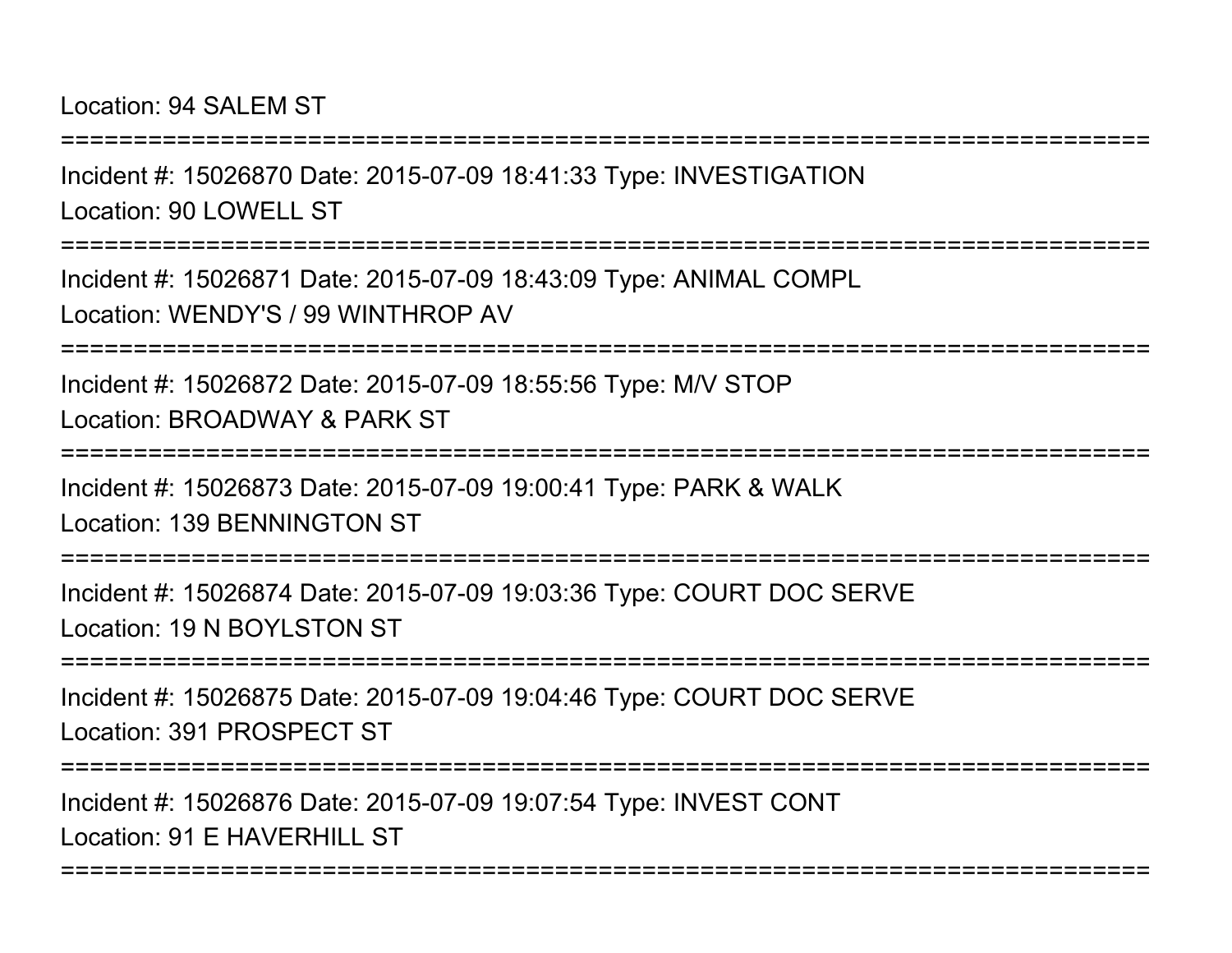Location: 77 S UNION ST

===========================================================================

Incident #: 15026878 Date: 2015-07-09 19:14:22 Type: RECOV/STOL/MVLocation: 13 RIVERVIEW PL

===========================================================================

Incident #: 15026879 Date: 2015-07-09 19:20:29 Type: A&B D/W/ PROGLocation: 69 PARKER ST

===========================================================================

Incident #: 15026880 Date: 2015-07-09 19:28:31 Type: A&B PASTLocation: 15 N PARISH RD

===========================================================================

Incident #: 15026881 Date: 2015-07-09 19:33:35 Type: COURT DOC SERVELocation: 19 CAMELLA TEOLI WY

===========================================================================

Incident #: 15026882 Date: 2015-07-09 19:53:25 Type: M/V STOPLocation: BROADWAY & ESSEX ST

===========================================================================

Incident #: 15026883 Date: 2015-07-09 19:55:21 Type: INVEST CONTLocation: 69 PARKER ST

===========================================================================

===========================================================================

Incident #: 15026884 Date: 2015-07-09 20:03:28 Type: HIT & RUN M/VLocation: ANDOVER ST & INTERNATIONAL WY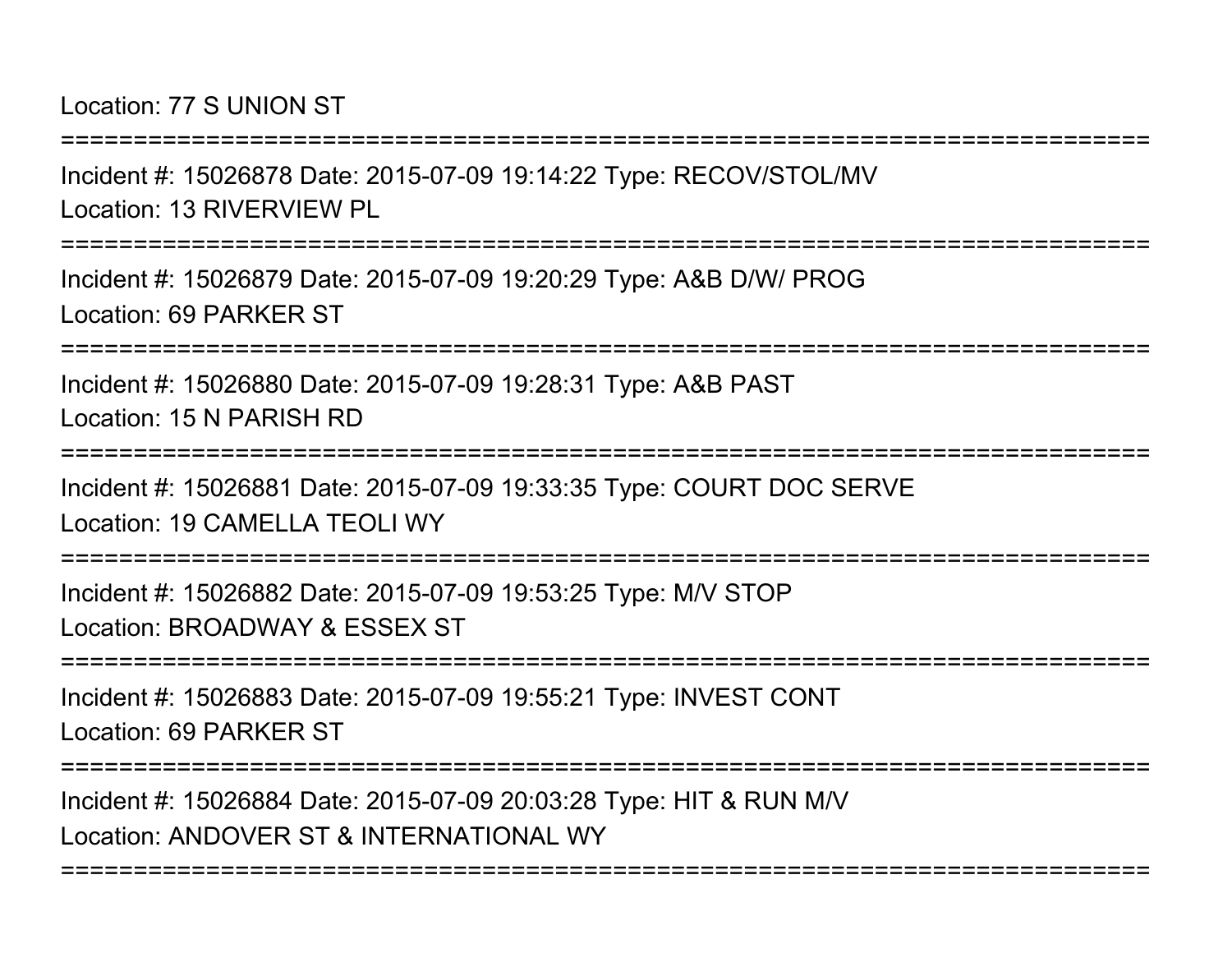Location: 57 DANA ST

===========================================================================Incident #: 15026886 Date: 2015-07-09 20:25:53 Type: ASSIST FIRELocation: 1 TREMONT ST===========================================================================Incident #: 15026887 Date: 2015-07-09 20:31:41 Type: FIRE WORKSLocation: 239 FARNHAM ST===========================================================================Incident #: 15026888 Date: 2015-07-09 20:36:52 Type: DISTURBANCELocation: SHAWSHEEN RD===========================================================================Incident #: 15026889 Date: 2015-07-09 20:47:01 Type: SUS PERS/MVLocation: 10 FARL FY ST ===========================================================================Incident #: 15026890 Date: 2015-07-09 20:59:49 Type: M/V STOPLocation: AMESBURY ST & HAVERHILL ST===========================================================================Incident #: 15026891 Date: 2015-07-09 21:26:46 Type: M/V STOPLocation: CHESTNUT ST & SHORT ST===========================================================================

===========================================================================

Incident #: 15026892 Date: 2015-07-09 21:39:17 Type: INVEST CONTLocation: 11 LAWRENCE ST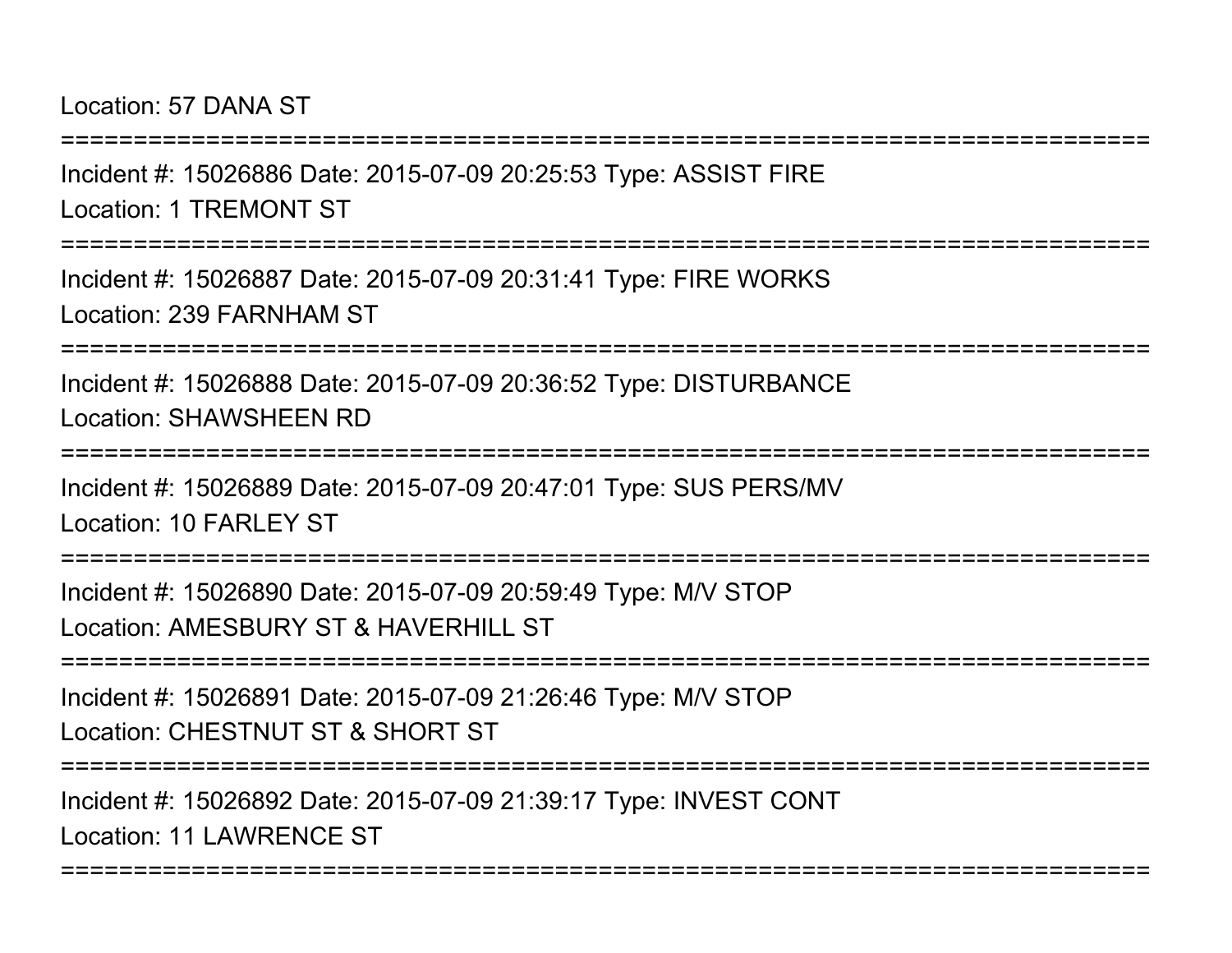Location: 108 NEWBURY ST

===========================================================================Incident #: 15026893 Date: 2015-07-09 21:53:57 Type: M/V STOPLocation: LOWELL ST & WARREN ST===========================================================================Incident #: 15026895 Date: 2015-07-09 21:57:25 Type: M/V STOPLocation: BROADWAY & COMMON ST===========================================================================Incident #: 15026896 Date: 2015-07-09 21:59:48 Type: M/V STOPLocation: BROADWAY & LOWELL ST ===========================================================================Incident #: 15026897 Date: 2015-07-09 22:00:44 Type: M/V STOPLocation: 40 AMESBURY ST===========================================================================Incident #: 15026899 Date: 2015-07-09 22:01:30 Type: M/V STOPLocation: BROADWAY & LOWELL ST===========================================================================Incident #: 15026898 Date: 2015-07-09 22:01:40 Type: M/V STOPLocation: BRADFORD ST & BROADWAY===========================================================================Incident #: 15026900 Date: 2015-07-09 22:02:52 Type: M/V STOPLocation: BROADWAY & LOWELL ST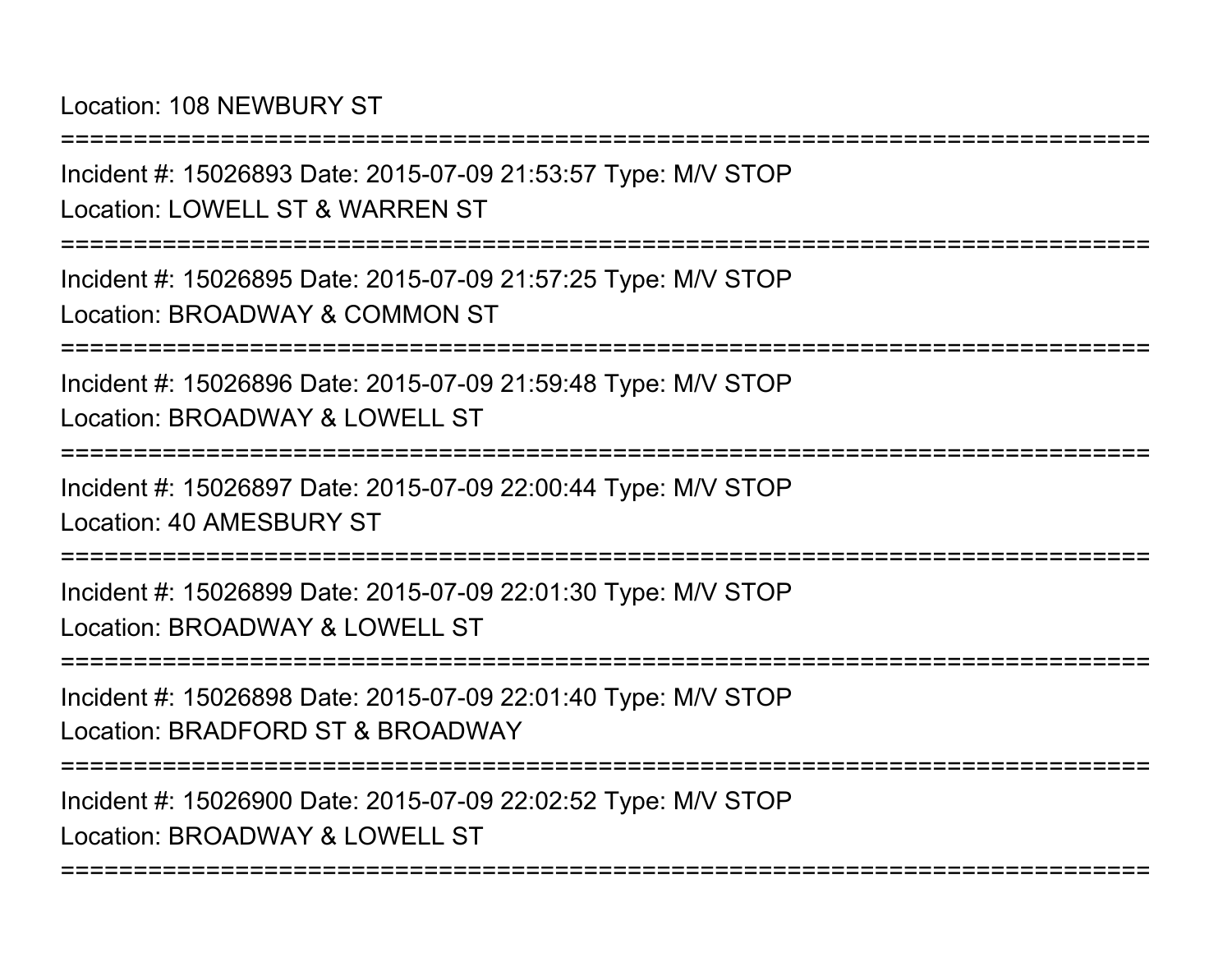#### Location: BROADWAY & LOWELL ST

Incident #: 15026902 Date: 2015-07-09 22:04:05 Type: M/V STOPLocation: BROADWAY & LOWELL ST

===========================================================================

===========================================================================

Incident #: 15026903 Date: 2015-07-09 22:04:49 Type: M/V STOPLocation: BROADWAY & LOWELL ST

===========================================================================

Incident #: 15026904 Date: 2015-07-09 22:05:28 Type: M/V STOPLocation: BROADWAY & LOWELL ST

===========================================================================

Incident #: 15026905 Date: 2015-07-09 22:06:20 Type: M/V STOP

Location: BROADWAY & LOWELL ST

===========================================================================

Incident #: 15026906 Date: 2015-07-09 22:07:02 Type: M/V STOPLocation: BROADWAY & LOWELL ST

===========================================================================

Incident #: 15026907 Date: 2015-07-09 22:07:43 Type: M/V STOPLocation: BROADWAY & LOWELL ST

===========================================================================

===========================================================================

Incident #: 15026908 Date: 2015-07-09 22:08:14 Type: M/V STOPLocation: BROADWAY & LOWELL ST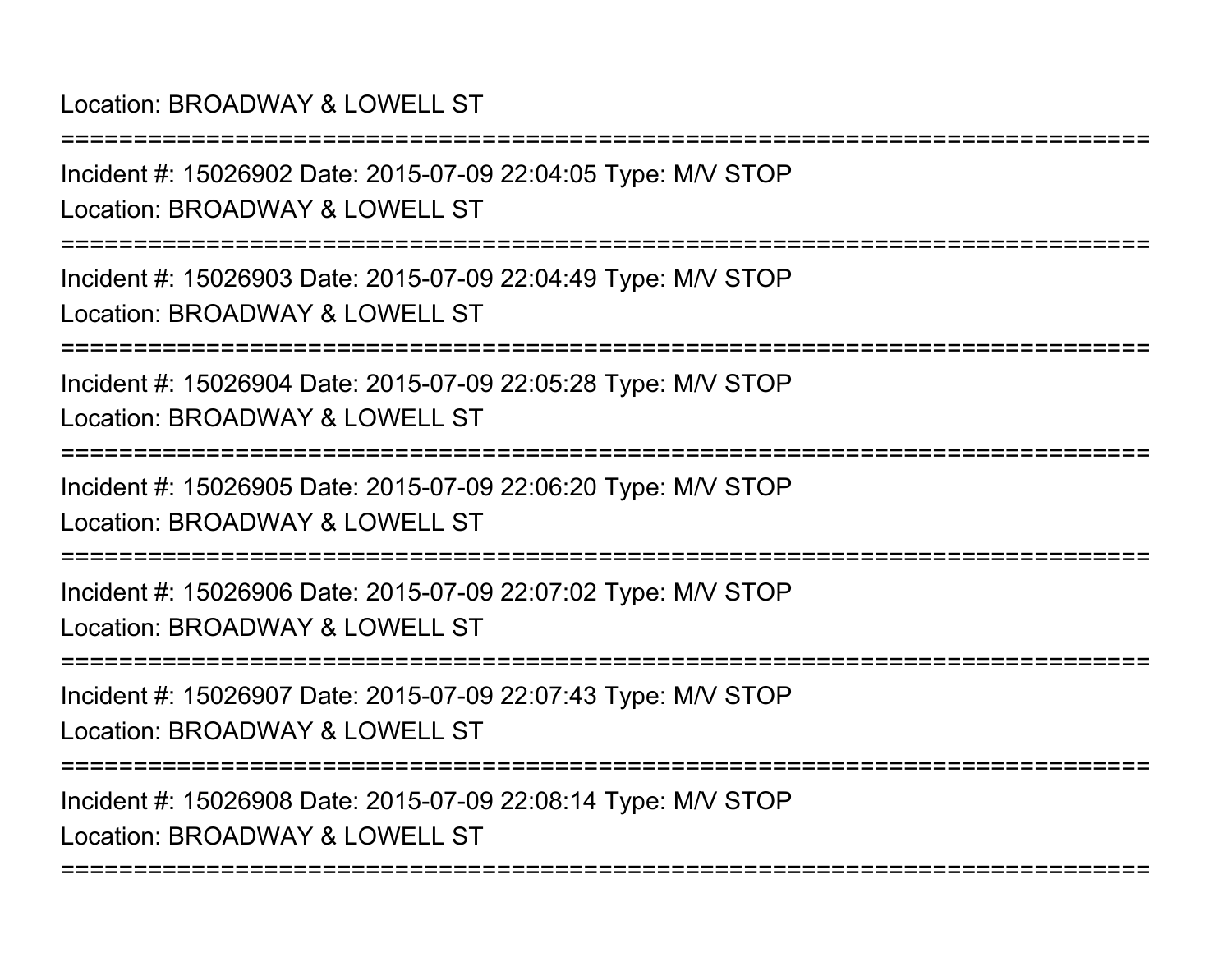#### Location: BROADWAY & LOWELL ST

Incident #: 15026910 Date: 2015-07-09 22:09:39 Type: HIT & RUN M/VLocation: COMMUNITY AV & HAVERHILL ST

===========================================================================

===========================================================================

Incident #: 15026911 Date: 2015-07-09 22:13:41 Type: M/V STOPLocation: LAWRENCE ST & OAK ST

===========================================================================

Incident #: 15026913 Date: 2015-07-09 22:15:24 Type: MISSING PERSLocation: 80 MELVIN ST

===========================================================================

Incident #: 15026912 Date: 2015-07-09 22:15:30 Type: M/V STOPLocation: ALLSTON ST & HIGH ST

**===============** 

Incident #: 15026914 Date: 2015-07-09 22:17:24 Type: INVEST CONTLocation: 33 MT VERNON ST

===========================================================================

Incident #: 15026915 Date: 2015-07-09 22:17:49 Type: INVEST CONTLocation: 158 WATER ST

===========================================================================

Incident #: 15026916 Date: 2015-07-09 22:28:17 Type: DRUG VIOLocation: 100 WINTHROP AV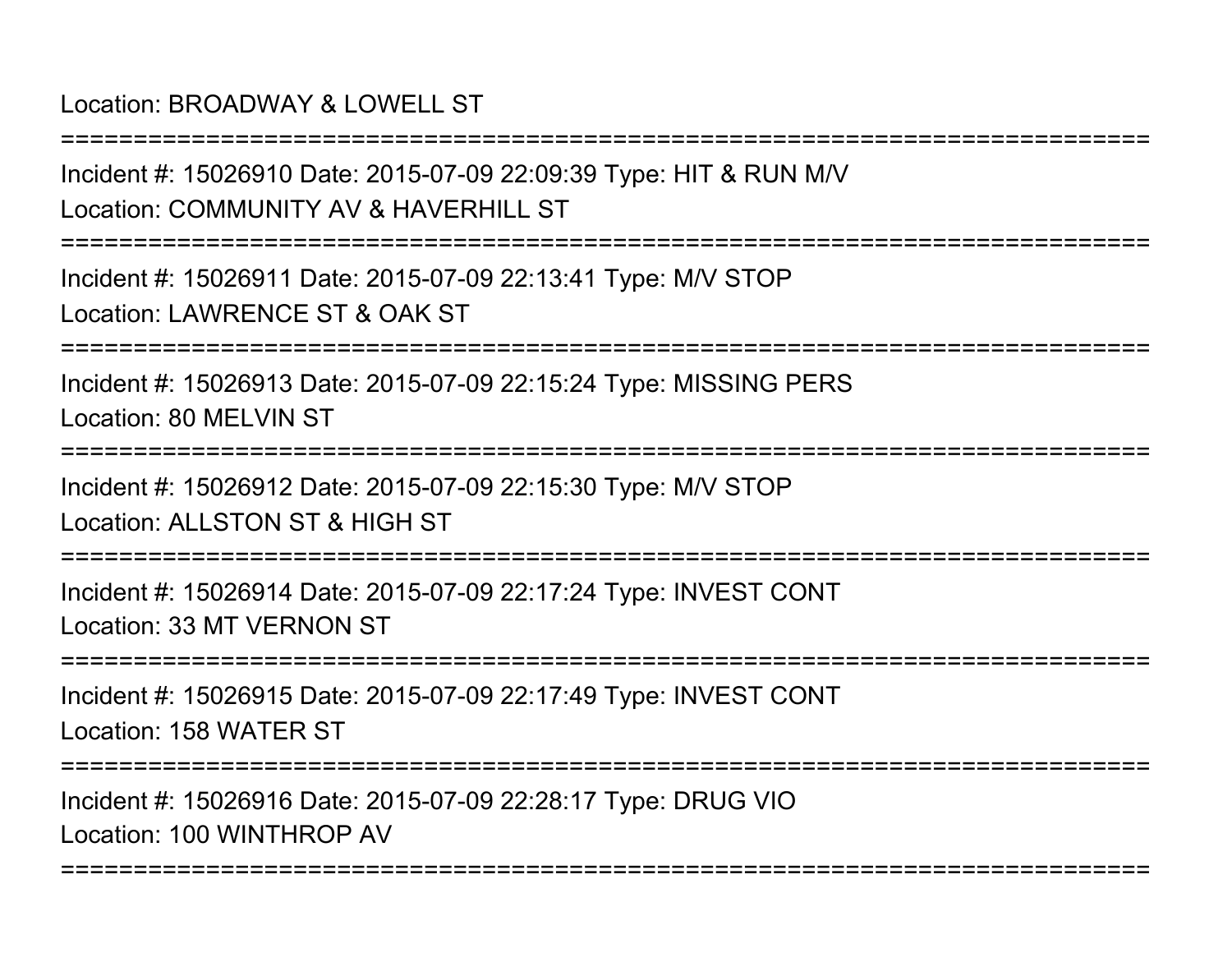#### Location: BIG N' BEEFY / 415 BROADWAY

Incident #: 15026918 Date: 2015-07-09 22:45:40 Type: STOL/MV/PASLocation: 19 SPRINGFIFLD ST

===========================================================================

===========================================================================

Incident #: 15026919 Date: 2015-07-09 22:54:20 Type: M/V STOPLocation: BROADWAY & CANAL ST

===========================================================================

Incident #: 15026920 Date: 2015-07-09 23:03:04 Type: M/V STOPLocation: CAMBRIDGE ST & WINTHROP AV

===========================================================================

Incident #: 15026921 Date: 2015-07-09 23:03:25 Type: DOMESTIC/PROGLocation: 34 BERKELEY ST #23

=============

Incident #: 15026922 Date: 2015-07-09 23:08:47 Type: M/V STOPLocation: 452 MARKET ST

===========================================================================

Incident #: 15026923 Date: 2015-07-09 23:16:49 Type: M/V STOPLocation: MELVIN ST & WINTER ST

===========================================================================

===========================================================================

Incident #: 15026924 Date: 2015-07-09 23:20:51 Type: M/V STOPLocation: HAVERHILL ST & LAWRENCE ST